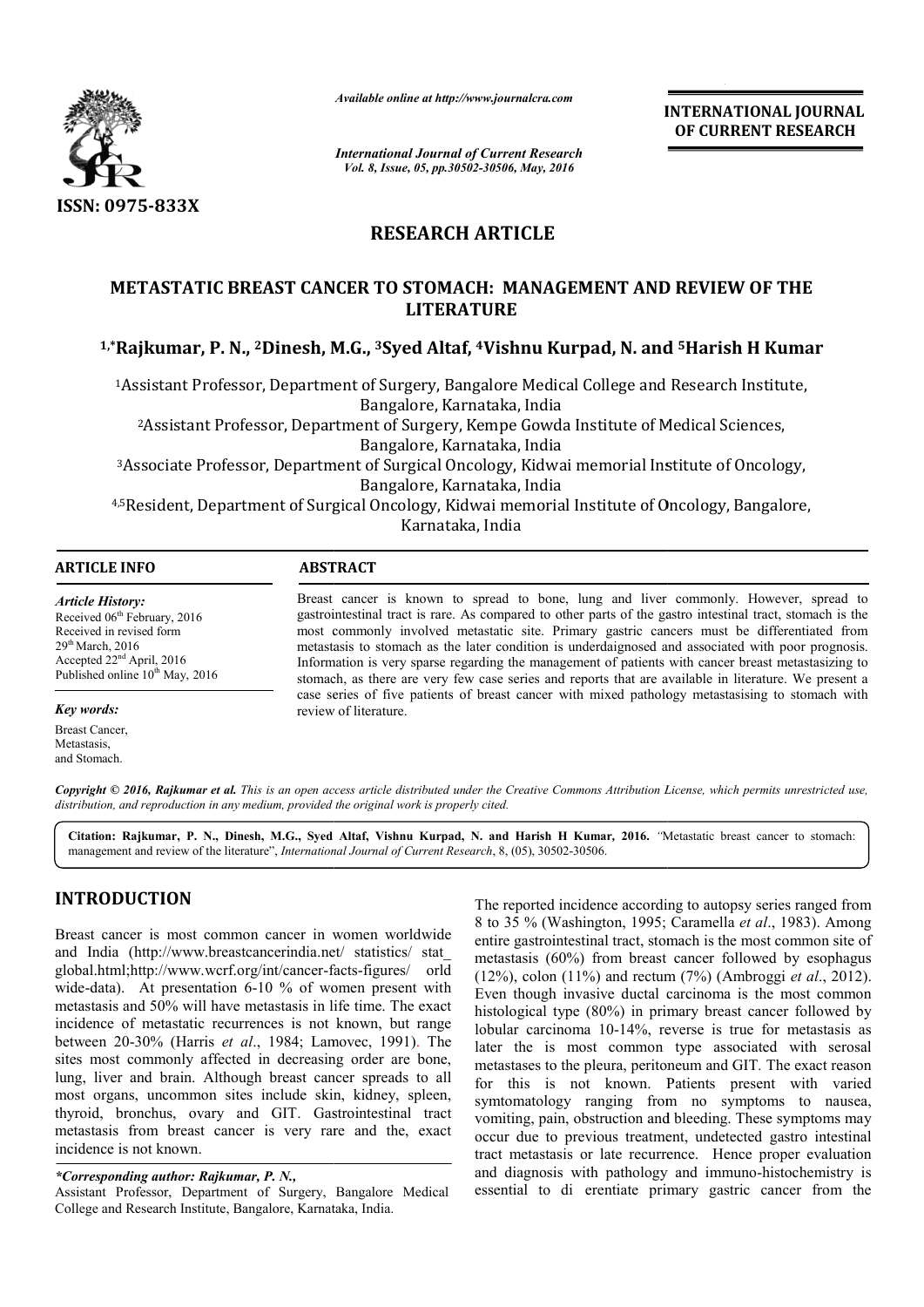metastasis of breast primary, which will aid in adequate management.

#### **Aim and Objectives**

This article aims to study of series of cases with breast cancer metastasing to stomach. Most interesting fact about these cases was they presented with gastro intestinal symptoms and the diagnosis of metastatic breast cancer to stomach was very unlikely as its incidence is extremely rare. The diagnosis must be considered in the back ground of breast cancer.

#### **Patients & Methods**

This is a retrospective observational study of 5 patients with metastatic breast cancer, who received treatment at our institute. All the clinical, investigational, operative, pathology details and follow-up data were collected from patient records. The diagnosis was confirmed based on histopathology, receptor status and most importantly immunohistochemistry with her2, GCDFP-15 and mammaglobin.

#### **Case description**

A 56-year-old female patient underwent breast conservation therapy in 2009 for invasive ductal carcinoma and her stage of the disease was pT2N2cM0. The histopathological examination revealed invasive ductal carcinoma grade III, estrogen receptor (ER) positive, progesterone receptor (PR) negative and Her 2 neu positive disease with margins free of tumour. Adjuvant therapy with docetaxel, adriamycin and cyclophosphamide for 6 cycles followed by trastuzumab 3 weekly for 1 year was administered. She was later continued on anastrazole. In July 2011, she developed multiple skeletal and supraclavicular lymph node metastases. She was treated with 13 cycles of Trastuzumab, exemestane and zoledronic acid. She developed cardiac dysfunction and hence Trastuzumab was discontinued and was continued on exemestane alone. In January 2013, she presented with epigastric discomfort and non-bilious vomiting. She underwent upper gastrointestinal endoscopy (UGIE), which showed diffuse nodular lesions involving whole of the stomach with decreased distensibility.

A biopsy was taken which showed infiltration of lamina propria and mucosa diffusely with small round cells as sheets and single neoplastic cells with surrounding normal glands (fig a,b). Immunohistochemistry (IHC) showed the tumor to be positive for gross cystic disease fluid protein (GCDFP-15), mammaglobin and human epidermal growth factor receptor 2/neu. A contrast enhanced computer tomography (CECT) scan showed diffuse thickening of gastric wall from esophagogastric junction until the pylorus with sclerotic lesion in left iliac bone . The right breast showed seroma which did not show an increased fluoro-deoxyglucose (FDG) uptake, whereas there was an increased FDG uptake of the stomach lesion. She was started on paclitaxel and anastrazole. She is doing well after 3 cycles of chemotherapy with partial response with clinical improvement. A 61-year-old female patient was diagnosed with invasive ductal carcinoma in March 2010 with a clinical staging of T3N1M0. She underwent modified radical mastectomy of the left breast.





**Figure (a) Gastric mucosa and lamina propria infiltrated by invasive breast cancer with small discohesive tumor cells located between normal gastric glands ; (b) Immunohistochemical staining showing sheets of cells and single neoplastic cells with surrounding normal glands positive for gross cystic disease fluid protein-15**

Histopathological examination revealed a pT3N1 disease and a triple negative breast cancer. Patient was administered 5-fluorouracil, epirubicin and cyclophosphamide regimen followed by adjuvant radiotherapy. In August 2012, she presented with abdominal pain, melena and abdominal distension. A CECT scan showed a nodular thickening in the gastric wall involving the body of the stomach. An upper gastro intestinal endoscopy revealed a nodular growth involving the body and pylorus of stomach. Biopsy of the growth on histopathological examination depicted neoplastic cells infiltrating the stomach wall with normal mucosal glands in between. IHC showed the specimen to be positive for GCDFP-15. Patient was started on palliative chemotherapy with paclitaxel, but was succumbed to death after 6 months.

#### **Patient characteristics**

A 51 year old woman presented with history of right breast lump for period of 4 months in 2008. She was diagnosed with right breast cancer, stage T2N1M0 disease. Patient opted for breast conservation surgery. Pathology report showed invasive lobular carcinoma grade 2 with signet ring appearance and all margins were negative. Nine of the fourteen lymph nodes dissected were positive for metastasis with extra capsular spread. She was ER positive, PR negative and her 2neu positive. With pathological stage being pT2N2cM0. Adjuvant therapy with 6 cycles of docetaxel, adriamycin, cyclophosphamide and IMRT of 50.4 gy and 18 cycles of herceptin given.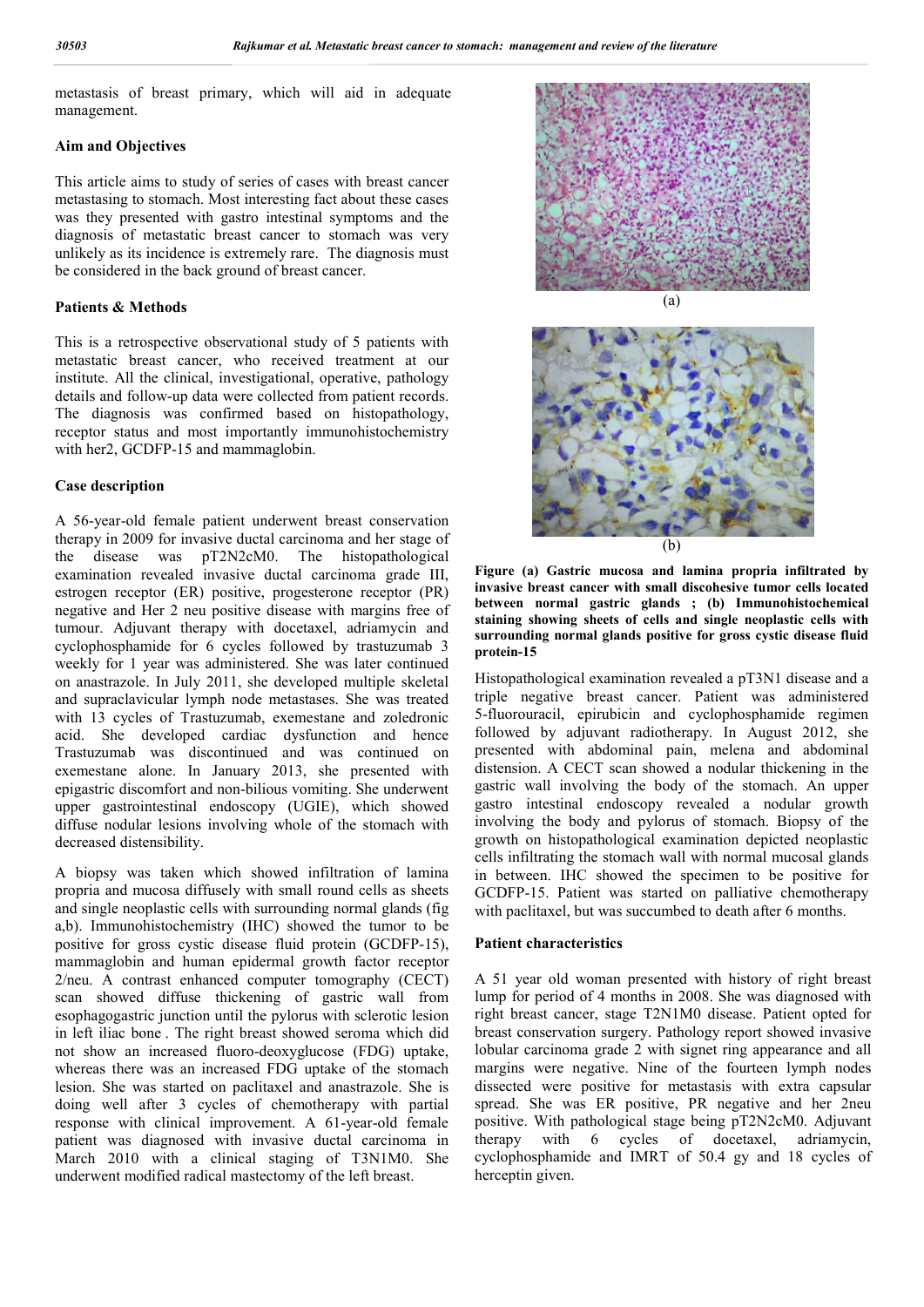| Age | Pathology  | <b>TNM</b> | Other            | Receptor status |           |                  | <b>IHC</b> |            |             | Treatment      | Survival   |
|-----|------------|------------|------------------|-----------------|-----------|------------------|------------|------------|-------------|----------------|------------|
|     |            |            | Metastasis       | ER              | <b>PR</b> | HER <sub>2</sub> |            |            |             |                | after      |
|     |            |            |                  |                 |           |                  | her2       | <b>GCD</b> | mammaglobin |                | metastasis |
|     |            |            |                  |                 |           |                  |            | $FP-15$    |             |                | (months)   |
| 56  | IDC.       | pT2N2M0    | Bone, liver      | $+ve$           | - ve      | $+ve$            | $+ve$      | $+ve$      | $+ve$       | Sx, CT, RT, HT | 18         |
| 61  | <b>IDC</b> | pT3N1M0    | Bone, Lung       | - ve            | - ve      | - ve             | - ve       | $+ve$      | $+ve$       | Sx,CT,RT       |            |
| 51  | ILC        | pT2N2M0    | Bone, Liver,     | $+ve$           | - ve      | $+ve$            | $+ve$      | $+ve$      | $+ve$       | Sx, CT, RT, HT | 16         |
|     |            |            | brain,           |                 |           |                  |            |            |             |                |            |
|     |            |            | Peritoneal       |                 |           |                  |            |            |             |                |            |
|     |            |            | carcinomatosis   |                 |           |                  |            |            |             |                |            |
| 63  | ILC.       | pT3N2M0    | Lung, Brain      | $+ve$           | - ve      | - ve             | $-ve$      | $+ve$      | $+ve$       | Sx,CT,RT       | 14         |
| 48  | ILC        | pT3N1M0    | Bone, lung, skin | $+ve$           | $+ve$     | $+ve$            | $+ve$      | $+ve$      | $+ve$       | Sx, RT, HT     | 11         |

Tamoxifen was given for hormonal therapy. Patient was on regular follow up. In 2011 patient had right supraclavicular node metastasis and investigation showed multiple bone metastases. Patient received 3 cycles of gemcitabine and carboplatin with monthly zoledronic acid. In 2013 patient developed pain abdomen and distension. On investigation erect x-ray abdomen suggestive of sub acute small bowel obstruction. Gastric wall thickening and free fluid noted on ultra sound scan. OGD showed ulcer in greater curvature with reduced distensibility. Biopsy showed poorly differentiated signet ring carcinoma. IHC revealed Her2 = 2+ve, mamoglobin +ve and GCDFP 15 +ve. Peritoneal fluid analysis was positive for malignancy. PET CT showed bone, liver, brain, and peritoneal carcinomatosis. Patient was given only supportive care in view of the poor performance status. She succumbed to the disease in a week's time.

A 63 year old lady diagnosed with invasive lobular carcinoma in 2012, underwent modified radical mastectomy of right breast. Histopathological examination revealed a pT3N2M0 disease and ER positive, PR and Her2 negative breast cancer. Patient was administered 5-fluorouracil, epirubicin and cyclophosphamide regimen and adjuvant radiotherapy. 10 months later she presented with vomiting, abdominal pain and distension. Investigations revealed metastasis to lung and brain. A CECT scan showed gastric wall thickening and on upper gastro intestinal endoscopy, growth was seen in the body and pylorus of stomach. Endoscopic Biopsy revealed neoplastic cells infiltrating the stomach wall. IHC showed tissue positive for GCDFP-15 and mammaglobin. Patient was managed symptomatically and treated with palliative chemotherapy with paclitaxel, but died due to malignancy after 14 months.

This is a case report of 48 year old female who presented with lump in the left breast which on work up was found to be invasive lobular carcinoma. Patient underwent modified radical mastectomy and final pathology revealed pT3N2cM0 disease and ER positive, PR positive and Her2 neu positive disease. She was subjected to adjuvant chemotherapy by adriamycin, cyclophosphamide followed by docetaxel, radiotherapy and hormonal therapy. 14 months later patient had low backache, vomiting and cough, investigations revealed spread to bone, lung, stomach and skin. CT scan revealed diffuse thickening of stomach and ascites. UGIE revealed poorly differentiated carcinoma, IHC revealed HER2, GCDFP-15 and mammaglobin positive disease. Due to poor performance status, was put only on hormonal therapy and she succumbed to death in 11 months time.

### **DISCUSSION**

Breast cancer being the most common malignancy in females has varied presentations ranging from asymptomatic breast lump to metastasis. At presentation the disease is limited to breast and axilla in most women. Even though breast cancer can involve any organ in the body, it commonly spreads to bone, lungs, liver, brain, adrenals. Rarely, it also involves skin, thyroid, spleen, bronchus, GIT, kidney, uterus and ovary. Spread to GIT is rare. In GIT, stomach is most commonly affected. But gall bladder, pancreas and small bowel involvement also have been reported. Reports on GI metastases in the clinical literature are scarce and are mainly limited to case reports or case series. The incidence of a breast cancer metastasis to the stomach has been found to vary according to the study. The incidence of gastric metastases in post-mortem varied from 2–18% (Schwarz *et al*., 1998; Taal *et al*., 1992; Cormier *et al*., 1980; Klein and Sherlock, 1972; Raju *et al*., 1993; Davis *et al*., 1968)

In a retrospective study by McLemore *et al*, estimated incidence rate of GI tract metastasis from breast was 0.3% (Davis *et al*., 1968). Another study by Taal *et al*., gastric metastases were found in approximately 0.3% of patients with a breast carcinoma (Taal *et al*., 1992). Spread to the gastro intestinal tract (GIT) is of special mention due to its uncommon spread and diagnostic dilemma. The presenting symptoms may be from the absence of symptoms to non specific abdominal pain, nausea, vomiting and obstruction. The treatment can be curative or palliative, in the form of chemotherapy, surgery or best supportive care. Infiltrating or invasive ductal cancer is the most common breast cancer histologic type and comprises 70% to 80% of cases. Spread to GIT can occur from any breast cancer pathology, due to unknown reasons infiltrating lobular cancer is the predominant type to metastasize (Borst and Ingold, 1993); mixed type and infiltrating ductal cancer are rarely the source for GI metastasis. For reasons unknown, Lobular carcinoma are more often associated with serosal metastases to the pleura and abdomen (Chow, 2003). The classical presentation of stomach involvement is the linitis plastica appearance due to diffuse infiltration of the gastric wall by the neoplastic cells leading to narrowed gastric lumen and decreased distensibility that can be seen on upper gastro intestinal endoscopy. It can be typically diagnosed by CECT scan or barium meal. Microscopically, the "signet ring" appearance found in lobular carcinoma closely resembles primary gastric carcinoma (Taal *et al*., 2000); hence correct interpretation of "signet ring" cells is a must for appropriate diagnosis and management.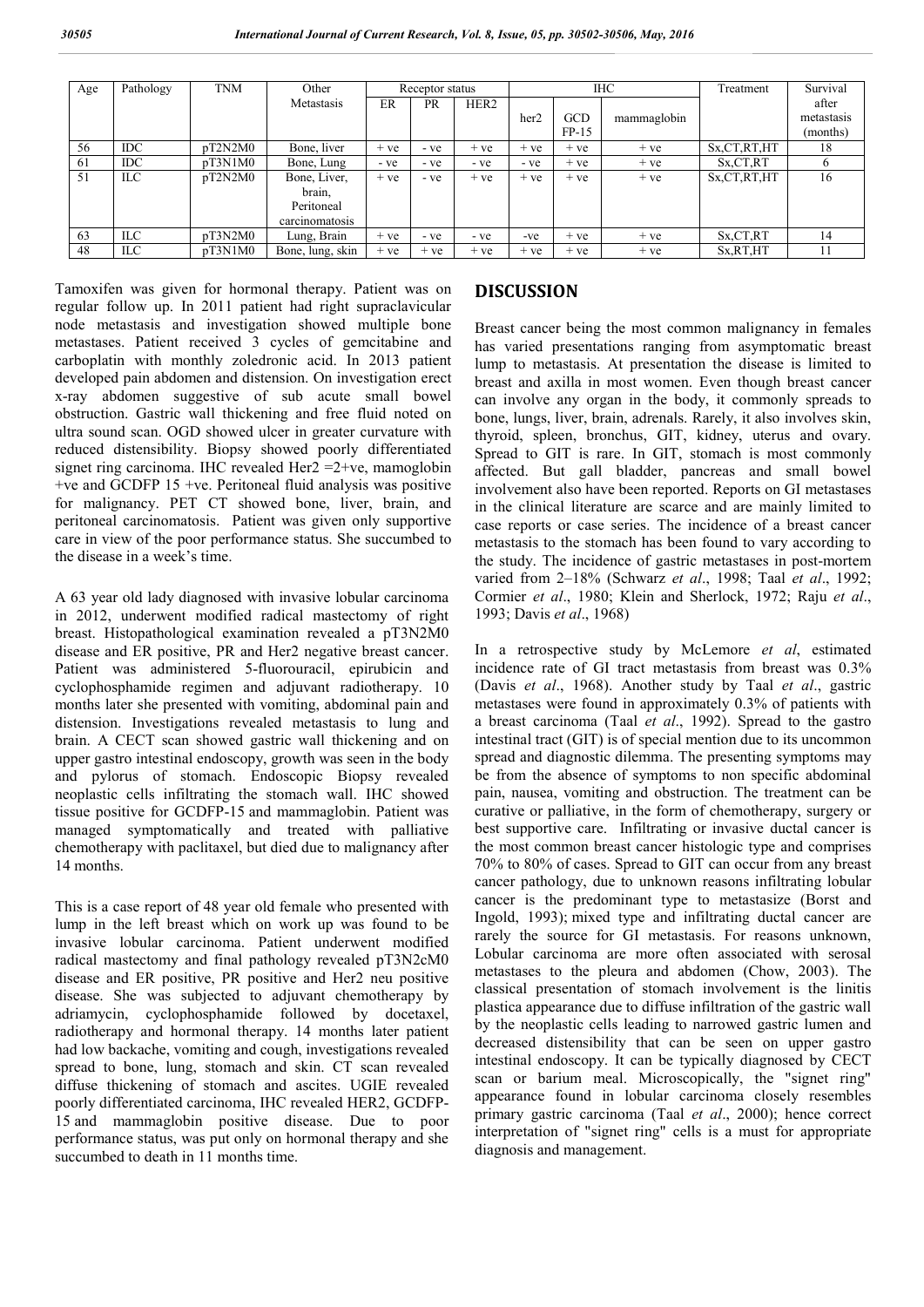IHC may be the only way of differentiating between a primary and a metastatic gastric carcinoma. Metastatic breast carcinomas are usually positive for gross cystic disease fluid protein-15 (GCDFP-15), mammaglobin, cytokeratin 7, carcinoembryonic antigen, estrogen receptor, and progesterone receptors, and negative for cytokeratin 20 and CA19-9 (Chu, 2004; Tot, 2000). CK20 has been found to be positive in gastric, colorectal, pancreatic and in transitional cell carcinomas, but negative in breast cancer (Tot, 2000). CK7 in contrast is widely expressed in 90% of breast carcinomas, but less frequently in primary gastric adenocarcinoma (O'Connell *et al*., 2005).

The presence of ER and PR receptors in gastric biopsy is suggestive of breast cancer metastasis. Its positivity rate in patients with gastric cancer is 32% and 12%, respectively (Jones *et al*., 2007). Her 2 is found in 20-30 % of patients with gastric cancer and 5-10% of patients with ILC (Bilous *et al*., 2003). GCDFP-15 is the most important marker to distinguish primary from metastatic carcinoma. This is a monoclonal antibody which is detected in macroscopic cyst fluid in breast and plasma of breast cancer patients. It has been found to be sensitive (55-76%) and specific (95-100%) marker to accurately diagnose a malignant lesion as metastatic breast carcinoma (Honma *et al*., 2006). Mammaglobin is another important marker which is expressed in 80-90% of breast tumors. It is more specific than GCDFP-15 to identify breast cancer but lacks specificity (Bhargava *et al*., 2007). The presence of CK7 and GCDFP-15 along with hormone receptors and absence OF CK20 and CA19-9 were of great value in differentiating lobular breast carcinoma from a gastric carcinoma.

As with other metastatic breast cancer sites the principles of management remains same. The choice of therapy depends on age, performance status, symptoms and previous treatments. The survival differs in each series, the reported median survival in series by Taal *et al*. was 10 months (Taal *et al*., 2000), by McLemore *et al*. was 28 (McLemore *et al*., 2005) months and by Ayantunde *et al*. was 20 months (Ayantunde *et al*., 2007) as compared to 16 months in our series.In majority of patients the treatment was either in form of palliative chemotherapy or hormonal therapy. In our series 4 out of 5 patients received chemotherapy and 4 patients received hormonal treatment but overall response was poor. Surgical intervention is needed only in cases of obstruction, bleeding or perforation. Hence in our series none underwent surgical intervention.

#### **Conclusion**

Gastric metastasis from breast cancer is very rare. Due to its non specific symptoms it poses a challenge to treating surgeon both in making a correct diagnosis and planning treatment. A high index of suspicion must be maintained while treating a patient with gastric symptoms, especially with history of previous breast cancer. Clinical expertise along with endoscopic, radiological and pathological evaluation with IHC is essential to discriminate primary gastric cancer from breast cancer metastasis to the stomach which will result in optimal outcome in such cases.

### **REFERENCES**

- Ambroggi, M., Stroppa, E.M., Mordenti, P., Biasini, C., Zangrandi, A., Michieletti, E. *et al*. 2012. Metastatic breast cancer to the gastrointestinal tract: Report of five cases and review of the literature. Int J Breast Cancer;2012:439023.
- Ayantunde, A.A., Agrawal, A., Parsons, S.L. and Welch, N.T. 2007. Esophagogastric cancers secondary to a breast primary tumor do not require resection. *World J Surg.,* 31: 1597-1601.
- Bhargava, R., Beriwal, S. *et al*. 2007. Mammaglobin vs GCDFP-15. Am J Clin Pathol;127:103-113.
- Bilous, M., Ades, C., Armes, J., Bishop, J., Brown, R. and Cooke, B. *et al*. 2003. Predicting the HER2 status of breast cancer from basic histopathology data: An analysis of 1500 breast cancers as part of the HER2000 International Study. Breast;12:92-8.
- Borst, M.J. and Ingold, J.A. 1993. Metastatic patterns of invasive lobular versus invasive ductal carcinoma of the breast. Surgery, 114:637-41.
- Caramella, E., Bruneton, J.N., Roux, P., Aubanel, D. and Lecomte, P. 1983. Metastases of the digestive tract. Report of 77 cases and review of the literature. *Eur J Radiol*., 3:331-8.
- Chow, C.E. *et al*. 2003. Metastatic lobular breast cancer presenting with malignant ascites: case report and review of literature, Breast J. 9 (5) 414–416.
- Chu, P.G. and Weiss, L.M. 2004. Immunohistochemical characterization of signet-ring cell carcinomas of the stomach, breast, and colon. *American Journal of Clinical Pathology*; 121(6):884-892.
- Cormier, W.J., Gaffey, T.A., Wech, J.M., Wech, J.S., Edmonson, J.H. 1980. Linitis plastica caused by metastatic lobular carcinoma of the breast. Mayo Clin Proc, 55:747- 753.
- Davis, H.L. Jr, Murray, R.K., Korbitz, B.C. Breast carcinoma metastatic to the stomach. Report of a case in a male and review of an autopsy series. *Am J Dig Dis* 1968;13:868-73.
- Davis, H.L., Murray, R.K. and Korbitz, B.C. 1968. Breast cancer metastatic to the stomach. Am J Dig Dis., 13:868- 73.
- Harris, M., Howell, A., Chrissohou, M., Swindell, R.I., Hudson, M., Sellwood, R.A. 1984. A comparison of the metastatic pattern of infiltrating lobular carcinoma and infiltrating duct carcinoma of the breast. *Br J Cancer*., 50:23-30.
- Honma, N., Takubo, K., Arai, T., Younes, M., Kasumi, F., Akiyama, F. and Sakamoto, G. 2006. Comparative study of monoclonal antibody B72.3 and gross cystic disease fluid protein-15 as markers of apocrine carcinoma of the breast. APMIS 114: 712-719.
- http://www.breastcancerindia.net/statistics/stat\_global.html
- http://www.wcrf.org/int/cancer-facts-figures/worldwide-data
- Jones, G.E., Strauss, D.C., Forshaw, M.J., Deere, H., Mahedeva, U. and Mason, R.C. 2007. Breast cancer metastasis to the stomach may mimic primary gastric cancer: report of two cases and review of literature. *World J Surg Oncol* 5: 75,.
- Klein, M.S. and Sherlock, P. 1972. Gastric and colonic metastases from breast cancer. *Dig Dis Sci*, 17:881-886.